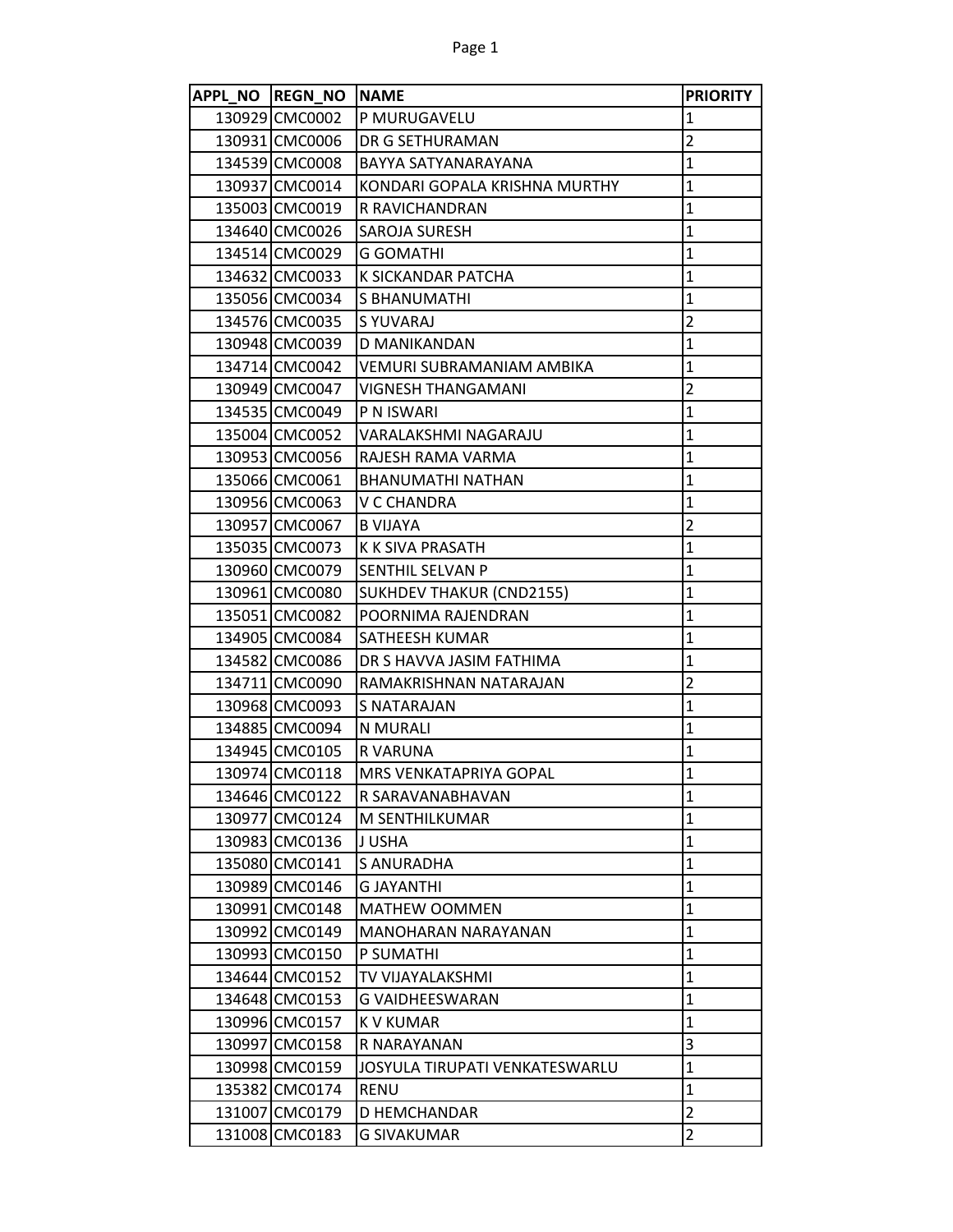| APPL NO REGN NO NAME |                              | <b>PRIORITY</b> |
|----------------------|------------------------------|-----------------|
| 135530 CMC0187       | <b>M S DINAKAR</b>           | 2               |
| 135811 CMC0195       | <b>M SUKANYA</b>             | $\mathbf{1}$    |
| 134765 CMC0196       | <b>B RAVIKUMAR</b>           | $\mathbf{1}$    |
| 131018 CMC0201       | NILANJAN SAHA                | $\overline{2}$  |
| 131019 CMC0203       | RAJAMANI BALAJI              | $\mathbf{1}$    |
| 135450 CMC0204       | R RAMESH                     | $\overline{2}$  |
| 131025 CMC0210       | P K RAMANATHAN               | $\mathbf{1}$    |
| 134854 CMC0215       | M P SWAMINATHAN              | 3               |
| 135295 CMC0223       | E BABUCHANDRASEKARAN         | $\mathbf{1}$    |
| 131036 CMC0229       | PUDCHERI PATTABI             | $\overline{2}$  |
| 135040 CMC0234       | KALYANASUNDARAM R            | $\mathbf{1}$    |
| 135145 CMC0236       | S MICHEAL RAJ                | $\overline{1}$  |
| 131040 CMC0243       | <b>SLATHA</b>                | $\mathbf{1}$    |
| 131041 CMC0244       | S MANGALAM                   | $\overline{2}$  |
| 131049 CMC0249       | KANNAN MUTHUKRISHNAN         | $\mathbf{1}$    |
| 131052 CMC0252       | PANKAJAVALLI NARAYANAN       | 1               |
| 131053 CMC0253       | V SIVAKUMAR                  | $\mathbf{1}$    |
| 134596 CMC0262       | R VIJAYALAKSHMI              | 1               |
| 134704 CMC0264       | <b>GEETHA VEENATH AERATH</b> | $\mathbf{1}$    |
| 135839 CMC0265       | <b>SIVAKUMAR S</b>           | 1               |
| 131057 CMC0266       | <b>VIJAY GANESAN</b>         | $\mathbf{1}$    |
| 135352 CMC0268       | SANTHASWARUBAN K             | $\mathbf{1}$    |
| 131058 CMC0271       | A KARUNAKARAN                | $\mathbf{1}$    |
| 131060 CMC0274       | S KALYANI                    | $\mathbf{1}$    |
| 131061 CMC0275       | <b>S RENUKA</b>              | $\mathbf{1}$    |
| 131068 CMC0288       | K BALASUBRAMANIAN            | $\mathbf{1}$    |
| 135577 CMC0296       | R SATISH KUMAR               | 1               |
| 131074 CMC0297       | <b>NEERAJA V</b>             | $\overline{2}$  |
| 131069 CMC0306       | UMA MAHESWARI R              | $\mathbf{1}$    |
| 134510 CMC0310       | SUJATHA REDDY N              | 3               |
| 135578 CMC0320       | R VASUKI                     | 2               |
| 131076 CMC0321       | PRADEEP THALAPPIL            | $\overline{2}$  |
| 131073 CMC0324       | R GYANASHEKAR                | $\mathbf{1}$    |
| 131071 CMC0325       | S VIJAYALAKSHMI              | $\mathbf{1}$    |
| 131083 CMC0336       | <b>BEO JOSEPH</b>            | 1               |
| 134904 CMC0337       | JAGANATHAN J                 | $\mathbf{1}$    |
| 131094 CMC0341       | J SIVARAMAKRISHNAN           | 1               |
| 131103 CMC0345       | T N RAVI SHANKER             | $\mathbf{1}$    |
| 131112 CMC0349       | N S BHARATH KUMAR            | $\mathbf{1}$    |
| 131114 CMC0350       | C MYTHILI                    | $\mathbf{1}$    |
| 131087 CMC0355       | R P CHITRA DEVI              | $\mathbf{1}$    |
| 135030 CMC0361       | J GANAPATHY SUBRAMANIAN      | $\mathbf{1}$    |
| 135863 CMC0362       | JANAKI VISWANATHAN           | $\mathbf{1}$    |
| 131093 CMC0369       | M PRAGADEESHWAR RAJESH       | $\mathbf{1}$    |
| 131095 CMC0371       | RADHAKRISHNAN V              | $\mathbf{1}$    |
| 131096 CMC0372       | RACHAPUTI RAJENDRA PRASAD    | $\mathbf{1}$    |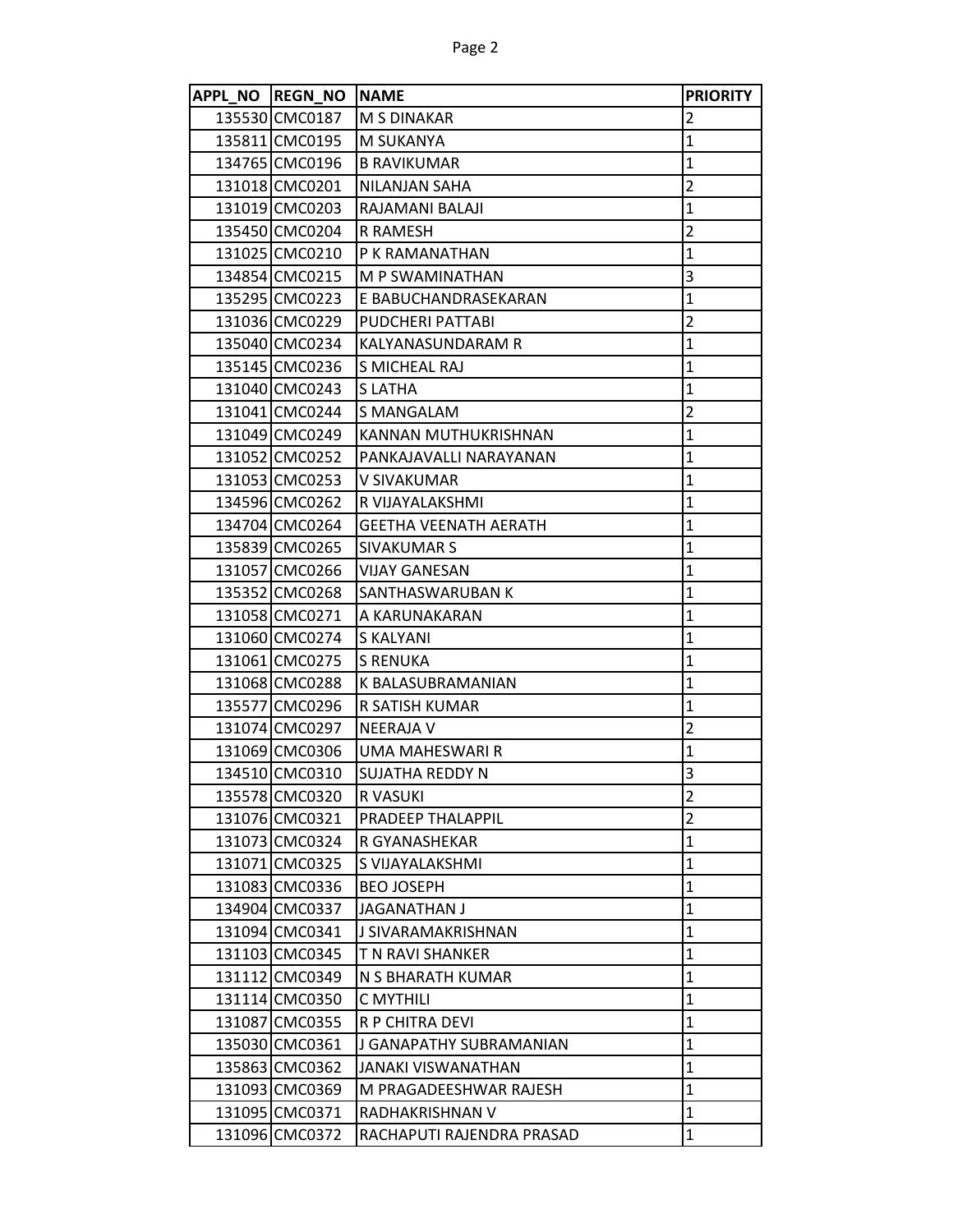| APPL NO REGN NO | <b>NAME</b>                    | <b>PRIORITY</b> |
|-----------------|--------------------------------|-----------------|
| 135435 CMC0373  | <b>GOVINDAN A</b>              | 2               |
| 135343 CMC0379  | <b>JEEVA K</b>                 | 3               |
| 131101 CMC0382  | <b>B R GOUSALYA</b>            | $\mathbf{1}$    |
| 131102 CMC0383  | <b>T SHANMUGAM</b>             | $\mathbf{1}$    |
| 135286 CMC0388  | K BALASARASWATHI               | $\mathbf{1}$    |
| 135061 CMC0389  | <b>SEBASTIAN TIMOTHY</b>       | $\mathbf{1}$    |
| 135322 CMC0392  | N KRISHNA MOORTHY              | $\mathbf{1}$    |
| 131110 CMC0398  | SELVARAJ KALIMUTHAN            | $\mathbf{1}$    |
| 135493 CMC0400  | GOVINDASWAMY CHANDRAPRAKASH    | $\mathbf{1}$    |
| 131117 CMC0410  | C VIJAYALAKSHMI                | $\mathbf{1}$    |
| 131123 CMC0421  | <b>GUNASEKARAN T</b>           | 1               |
| 131126 CMC0425  | N AVTHIMOOLAPERUMAL            | $\mathbf{1}$    |
| 131134 CMC0431  | P UPPILISRINIVASAN             | 1               |
| 131135 CMC0433  | <b>SEKAR</b>                   | $\mathbf{1}$    |
| 131137 CMC0436  | <b>KALIYAMOORTHY</b>           | $\overline{2}$  |
| 131138 CMC0437  | RAJRAJESWARI KUNTAMUKALA       | $\overline{2}$  |
| 135401 CMC0441  | K ANANDAKRISHNAN               | 1               |
| 131141 CMC0442  | <b>K PALRAVINDRAN</b>          | $\mathbf{1}$    |
| 131147 CMC0451  | R HARIHARAN                    | $\overline{2}$  |
| 135451 CMC0452  | SELVAKUMAR S                   | $\overline{2}$  |
| 134723 CMC0457  | U RAMYA MERLIN CHRISTY         | $\overline{2}$  |
| 135238 CMC0462  | C SUNDARABASHYAM               | $\mathbf{1}$    |
| 131153 CMC0464  | V SHANMUGAM                    | 1               |
| 135323 CMC0469  | REVANTH SAI KUMAR M            | $\overline{2}$  |
| 131161 CMC0477  | AKELLA VENKATRAMA VIJAYA KUMAR | 1               |
| 134769 CMC0488  | M SARAVANAN                    | $\mathbf{1}$    |
| 131167 CMC0490  | D PUSHPAM                      | $\overline{2}$  |
| 131171 CMC0493  | K RAMANJANEYULU                | 1               |
| 131193 CMC0506  | MUNIRRAJAPPA T K               | $\mathbf{1}$    |
| 131197 CMC0508  | <b>G RAGHAVA</b>               | $\overline{2}$  |
| 135768 CMC0511  | <b>SUSAN KOSHY</b>             | 3               |
| 131217 CMC0520  | T RITA JAYAKUMARI              | $\mathbf{1}$    |
| 131220 CMC0522  | M JAYABALAN                    | $\mathbf{1}$    |
| 131183 CMC0542  | J JAISANKAR                    | $\overline{2}$  |
| 131187 CMC0544  | M SIVARAJU                     | $\mathbf{1}$    |
| 135043 CMC0549  | <b>HARIHARAN S</b>             | 3               |
| 134771 CMC0561  | <b>KRISHNA SRITHAN S</b>       | $\overline{2}$  |
| 131203 CMC0566  | M ARUNKUMAR                    | $\mathbf{1}$    |
| 135795 CMC0573  | <b>INBARAJ M</b>               | $\mathbf{1}$    |
| 135125 CMC0577  | S VENKATRAMAN                  | $\mathbf{1}$    |
| 131237 CMC0580  | VIJAYALAKSHMI SANKAR           | $\mathbf{1}$    |
| 131231 CMC0583  | PACKIARAJ C M                  | $\overline{2}$  |
| 134770 CMC0588  | S VISHNUVARDHAN                | $\mathbf{1}$    |
| 131212 CMC0592  | <b>VISHESH NAUTIYAL</b>        | $\mathbf{1}$    |
| 135941 CMC0593  | RAJEEV P R NAID                | $\mathbf{1}$    |
| 135012 CMC0603  | K SURYANARAYANAN               | $\mathbf{1}$    |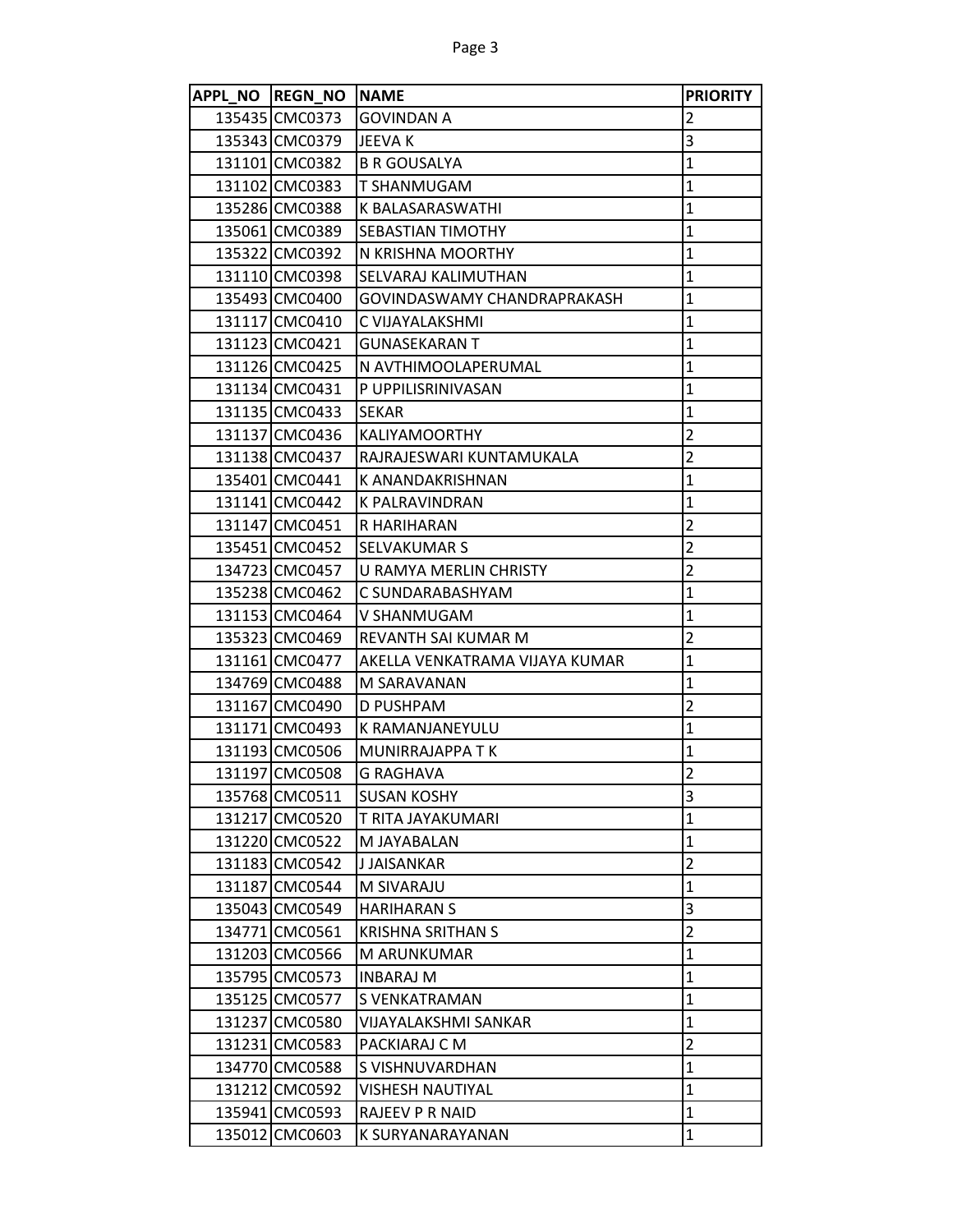| APPL NO REGN NO NAME |                             | <b>PRIORITY</b>         |
|----------------------|-----------------------------|-------------------------|
| 135067 CMC0607       | IBHAMA NARAYANAN            | $\mathbf 1$             |
| 135068 CMC0608       | ANURADHA RAMAKRISHNAN       | $\mathbf{1}$            |
| 131236 CMC0614       | R M INDUMATHI               | $\overline{2}$          |
| 131241 CMC0617       | R MANONMANI                 | $\mathbf{1}$            |
| 131246 CMC0619       | ARUMUGAM VASUDEVAN          | $\mathbf{1}$            |
| 135832 CMC0624       | JAYSHRI CHANDRASEKAR        | $\mathbf{1}$            |
| 135498 CMC0630       | S SELVASUNDARI              | 3                       |
| 131240 CMC0636       | <b>MEENALOCHANIS</b>        | $\overline{2}$          |
| 131229 CMC0644       | <b>SURESHBABU K S</b>       | $\mathbf 1$             |
| 135237 CMC0646       | K MARIMUTHU                 | 1                       |
| 131224 CMC0650       | RAVINDRA PRASAD             | $\mathbf{1}$            |
| 135404 CMC0651       | RAMASWAMY AUMUGAM           | $\mathbf 1$             |
| 135452 CMC0659       | <b>GVLPRABHU</b>            | $\overline{2}$          |
| 135081 CMC0661       | ALKA B MURUGESAN            | $\overline{c}$          |
| 131247 CMC0662       | N VENKATARAMAN              | $\overline{2}$          |
| 135055 CMC0665       | P LENIN                     | $\mathbf{1}$            |
| 135846 CMC0668       | R USHA DURAI                | $\mathbf{1}$            |
| 135781 CMC0670       | <b>KANNAN S</b>             | 3                       |
| 135874 CMC0687       | R JANAKA SUDHA              | $\mathbf{1}$            |
| 135914 CMC0693       | SATHASIVAM K                | $\mathbf{1}$            |
| 131262 CMC0699       | K GUNASEKARAN               | $\overline{2}$          |
| 135678 CMC0706       | S THILAGAVATHY              | $\mathbf{1}$            |
| 131282 CMC0709       | <b>G SANTHARAM</b>          | $\mathbf{1}$            |
| 135303 CMC0710       | K SUNDARARAJAN              | $\mathbf{1}$            |
| 135670 CMC0712       | <b>K KUMARESAN</b>          | $\mathbf{1}$            |
| 134556 CMC0713       | AYYADURAI                   | $\overline{2}$          |
| 131275 CMC0715       | PARTHIBAN M P               | $\overline{2}$          |
| 131273 CMC0716       | DILIP KJUMAR SAHA           | $\overline{2}$          |
| 135858 CMC0717       | R CHITRA                    | $\mathbf{1}$            |
| 131267 CMC0720       | SAJU GEORGE                 | $\mathbf 1$             |
| 131261 CMC0725       | M ARUN MANIKANDA BHARATHI   | $\overline{\mathbf{c}}$ |
| 135634 CMC0726       | <b>K M PANDIAN</b>          | $\overline{2}$          |
| 131274 CMC0735       | P PADMA RAVI                | $\mathbf 1$             |
| 135096 CMC0736       | A K RAMAN                   | 3                       |
| 131288 CMC0746       | <b>JUSTINE AROCKIARAJ S</b> | $\mathbf{1}$            |
| 131342 CMC0753       | <b>RAJIV ROSE</b>           | 3                       |
| 134727 CMC0756       | <b>VILVARAJ V</b>           | $\mathbf{1}$            |
| 131337 CMC0760       | <b>GEETHA V</b>             | $\mathbf 1$             |
| 131306 CMC0773       | <b>JESY PHILIP</b>          | $\mathbf 1$             |
| 131348 CMC0783       | S MAHALINGAM                | $\mathbf{1}$            |
| 131347 CMC0784       | <b>DEEPAK RAJA TR</b>       | $\mathbf{1}$            |
| 131323 CMC0787       | LATHA A                     | $\overline{2}$          |
| 131312 CMC0796       | D ESTHER ANNAPACKIAM        | $\overline{2}$          |
| 135823 CMC0797       | <b>GJOSEPH</b>              | $\mathbf{1}$            |
| 135819 CMC0808       | Y PUNARTHANAM               | $\mathbf 1$             |
| 131332 CMC0811       | DR K PANNEER SELVAM         | $\overline{2}$          |